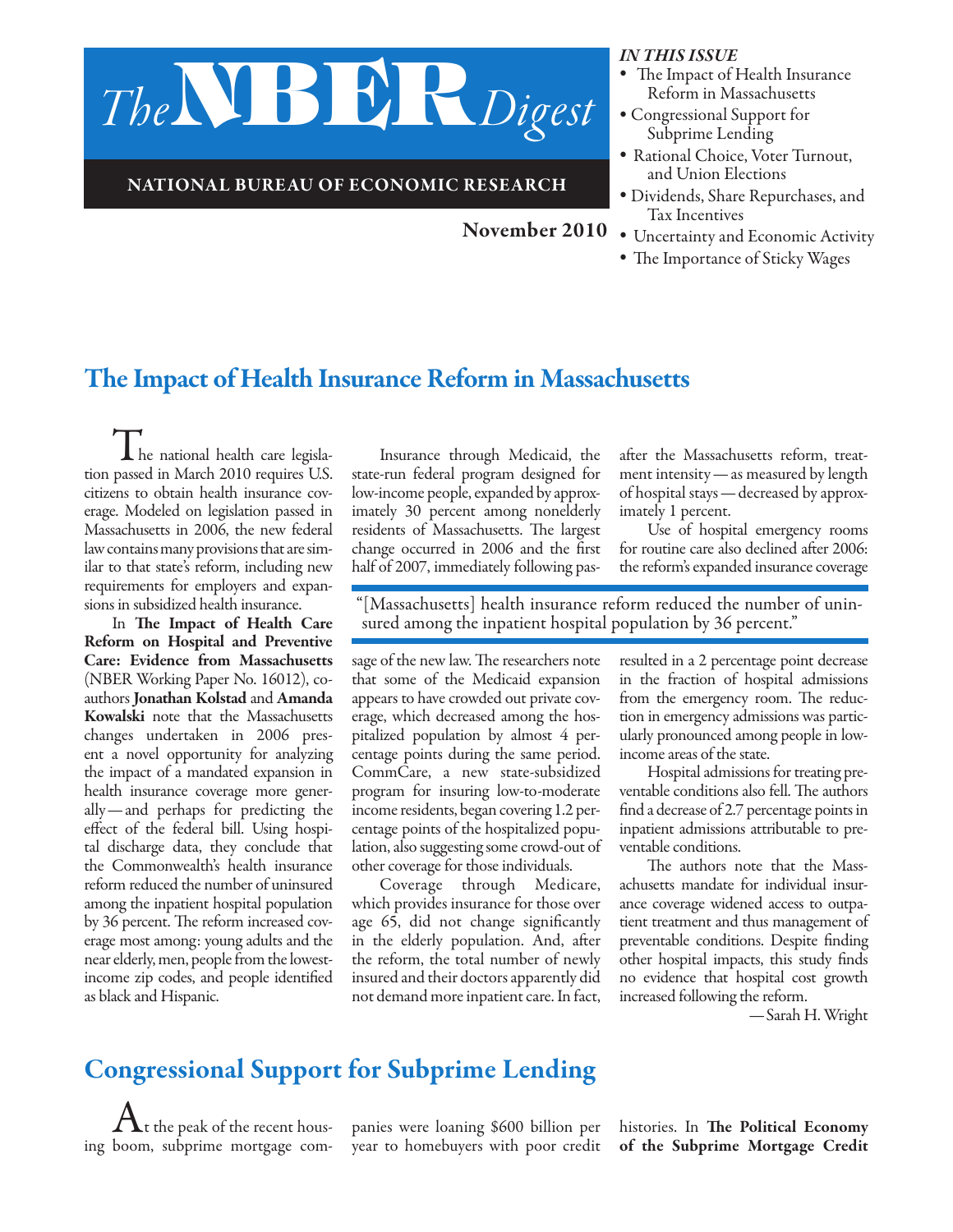Expansion (NBER Working Paper No.16107), co-authors Atif Mian, Amir Sufi, and Francesco Trebbi explore the links between the rapid growth of the subprime industry and Congressional politics and policy. Focusing on the period between 2002 and 2007, they document a sharp increase in campaign contributions and lobbying activity by the mortgage industry. Using data from the Center for Responsive Politics, the researchers find that the industry's campaign contributions increased somewhat between 1998 and 2002. But they began to accelerate rapidly in 2002, and rose by 80 percent between 2002 and 2006. Moreover, the study finds that these contributions were targeted to members of Congress whose districts included a large fraction of subprime borrowers.

of voting patterns over time. The correlation between the concentration of subprime borrowers and voting pat-

The researchers study legislators'

"Pressure on the U.S. government to expand subprime credit came from *both* mortgage lenders *and* subprime borrowers."

votes on more than 700 bills that related to housing—specifically, bills tagged by the Congressional Research Service as related to "affordable housing," "home ownership," and "subprime." They find that over time, campaign contributions became a stronger predictor of representatives' voting. Similarly, the fraction of a legislator's district that consisted of subprime borrowers—as measured by consumer credit scores from Equifax —also became a more powerful explanation

terns was greater in 2004, when subprime credit was beginning to flow, than in 1996, when subprime mortgages were still a small share of the overall mortgage market.

The authors conclude that "pressure on the U.S. government to expand subprime credit came from *both* mortgage lenders *and* subprime borrowers."

—Kimberly Blanton

#### Rational Choice, Voter Turnout, and Union Elections

 $\mathbf{W}_{\text{hy}}$  do people vote in elections with many participants, even if their vote may not be pivotal? In Rational Choice and Voter Turnout: Evidence from Union Representation Elections (NBER Working Paper No. 16160), Henry Farber studies over 75,000 union representation elections held from 1972–2009 in the United States to try to address that question.

These government supervised, secret-ballot elections on the question of whether the workers would like to be represented by a union, generally held at the workplace, provide a good way to study voter behavior: many of them have few enough eligible voters that individuals can reasonably expect that their votes may be pivotal. Farber finds that in a typical union representation election, over 80 percent of individuals vote without any consideration of whether their vote will be pivotal. However, for about 20 percent of voters the probability of voting is related to the likelihood that their

vote will be pivotal, which depends on election size and the expected closeness of the election.

Farber's finding suggests that

Farber admits that there are limits to how far the lessons learned by studying turnout in NLRB representation elections can be generalized

"For about 20 percent of voters, the probability of voting is related to the likelihood that their vote will be pivotal, which depends on election size and expected closeness of the election."

the behavior of a substantial group of voters — but still a minority — is consistent with the standard rational choice model. This model recognizes that when voting is costly, individuals will consider the consequences of the various electoral outcomes and the probability that their vote will be pivotal in deciding whether or not to vote. In large elections, the likelihood that an individual's vote will be pivotal is so small as to make it unlikely that the expected benefit of voting will outweigh the costs. Thus the rational choice model predicts lower turnout rates in larger elections and higher turnout rates in elections where preferences are relatively evenly split.

to larger political elections. First, even relatively small local elections are much larger than most elections in his study. Second, the physical cost of voting in political elections is higher, because the elections generally are held at a location to which the voter must travel, while NLRB representation elections are held in the work place. Finally, for an individual the stakes in a political election are generally lower than in an election that can fundamentally alter the employment situation. All of these factors likely contribute to the higher turnout observed in NLRB representation elections.

—Lester Picker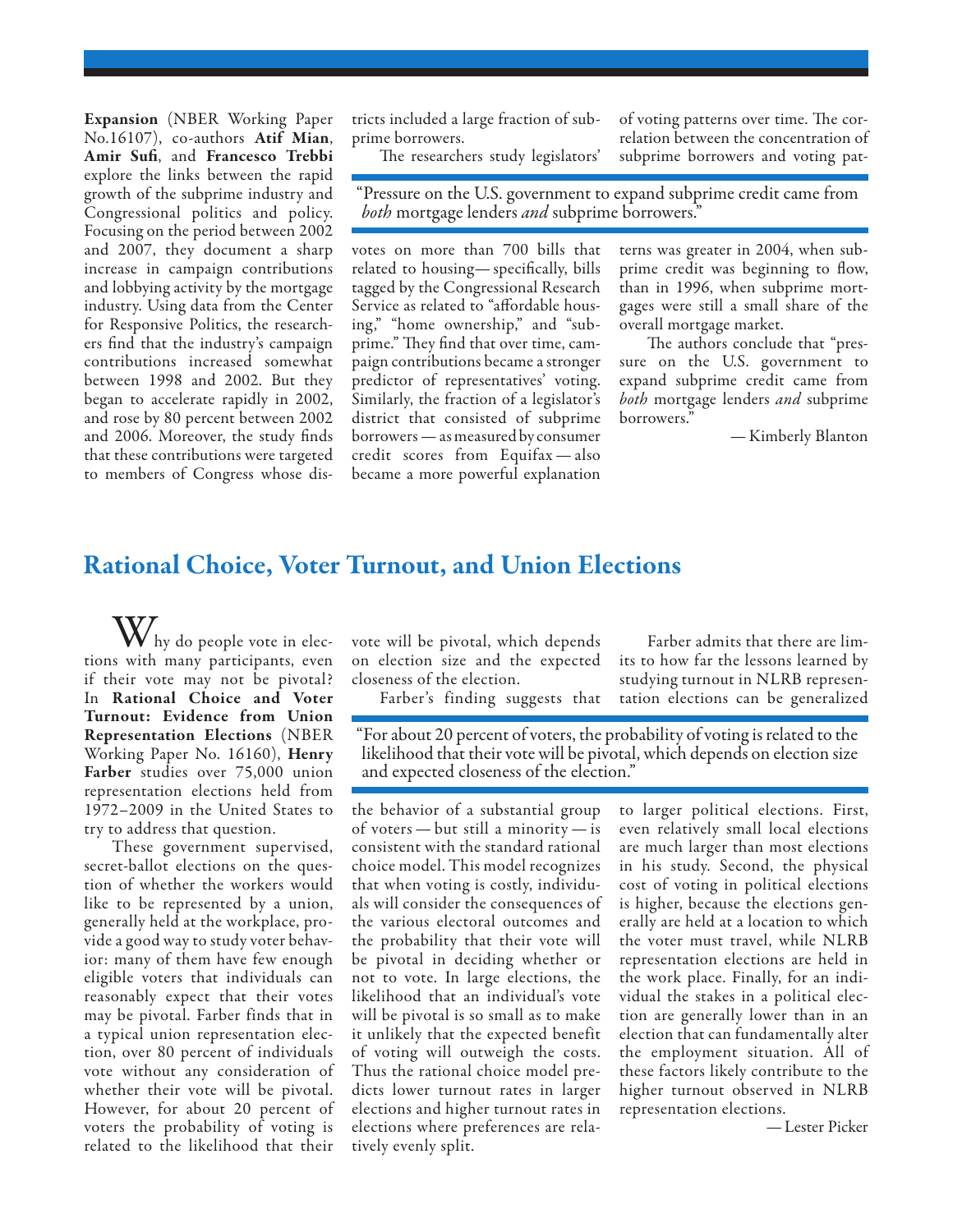## Dividends, Share Repurchases, and Tax Incentives

In Dividends, Share Repurchases, and Tax Clienteles: Evidence from the 2003 Reductions in Shareholder Taxes (NBER Working Paper No. 16129), co-authors **Jennifer** Blouin, Jana Raedy, and Douglas Shackelford analyze how firms' investor composition and shareholder distributions changed after a 2003 reduction in the dividend and capital gains tax rates for individuals. The Jobs and Growth Tax Relief Reconciliation Act of 2003 ( JGTRRA) reduced the maximum tax rate on dividends from 39 percent to 15 percent for individuals. It also lowered the maximum individual tax rate on capital gains, which applies to repurchases of shares, from 20 percent to 15 percent. These changes may have altered the tax-efficient mix of dividends and capital gains, at least for some individual investors, and prompted them to re-balance their portfolios.

The researchers find that the net effect of these changes was to make firms that distributed profits mostly through dividends more attractive for

individual investors than those that distributed profits mostly through share repurchases. They conclude that corporate directors and officers, but not other individual investors, rebalanced their portfolios to maximize

dends and ceased repurchasing shares after passage of JGTRRA, while three firms omitted dividends and began repurchasing shares. Among 702 firms that repurchased shares both before and after JGTRRA, 90 of them initi-

"Firms with large individual ownership boosted the dividend portion of their total payouts, beginning a few months after enactment of the tax cuts."

after-tax returns in light of the new tax rules enacted in 2003 and that their firms adjusted their distribution policy—specifically, increasing dividends in lieu of share repurchases—in a manner consistent with the altered tax incentives for individual investors.

Analyzing data from 1,923 firms before and after the introduction of JGTRRA, the researchers find that 145 companies initiated dividends after JGTRRA, while only 30 firms omitted dividends. More than 200 firms began repurchasing shares after enactment of JGTRRA, while 370 companies stopped repurchasing shares. Twenty-six firms both initiated diviated dividends while 10 omitted dividends. And, among the 408 firms that paid dividends both before and after JGTRRA, 46 began repurchasing shares after its passage, but 58 stopped buying back shares.

Firms with large individual ownership boosted the dividend portion of their total payouts, beginning a few months after enactment of the tax cuts. Firms were particularly responsive to the changed tax incentives if their directors and officers held large equity positions, but also if there were other individuals and mutual funds with particularly large holdings.

—Frank Byrt

## Uncertainty and Economic Activity

In Uncertainty and Economic Activity: Evidence from Business Survey Data (NBER Working Paper No. 16143), researchers Ruediger Bachmann, Steffen Elstner, and Eric Sims use micro data from the Federal Reserve Bank of Philadelphia's Business Outlook Survey and Germany's IFO Business Climate Index to investigate how measures of business uncertainty, which are derived from manager's business expectations, are related to economic activity. They find that increases in business uncertainty are associated with prolonged declines in economic activity. However, they find no evidence of the "wait-and-

see" effect—that is, a large decline in economic activity when uncertainty rises, followed by a rapid rebound in economic activity when uncertainty declines. Instead, increases in business uncertainty appear to have effects similevel of uncertainty is high than when it is low, so when firms find themselves in a period of heightened uncertainty, they may stop investing and hiring, leading the economy to slip into a recession. Because these wait-

"Increases in business uncertainty are associated with prolonged declines in economic activity."

lar to declines in business confidence. Bachmann, Elstner, and Sims argue that periods of high uncertainty are a reflection of bad economic times or bad economic news.

Waiting for uncertain events to be resolved is more valuable when the and-see dynamics are likely to take place quickly, the researchers use partly confidential monthly data from business surveys to investigate the relationship between uncertainty and economic activity. They argue that these high-frequency business survey data